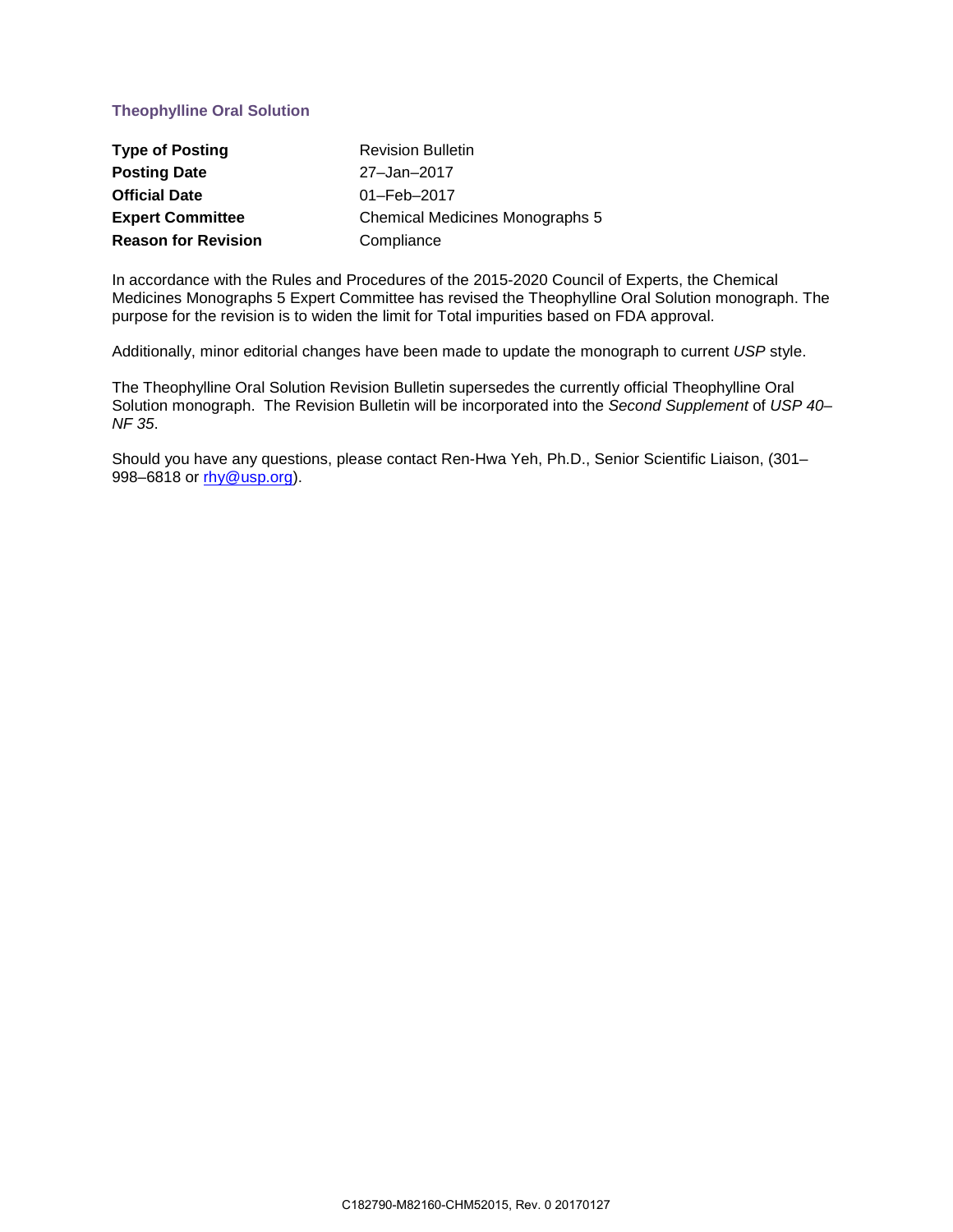# *Sample solution* (mg/mL) **Theophylline Oral Solution Acceptance criteria:** 95.0%–105.0%

### **DEFINITION IMPURITIES**

Theophylline Oral Solution contains NLT 95.0% and NMT 105.0% of the labeled amount of theophylline **Change to read: Change to read: Change to read: Change to read:** 

- **IDENTIFICATION** •• **<sup>A</sup>.** The UV spectrum of the major peak of the *Sample* **Solution A, Solution B, Mobile phase,** and **Chromato-**
- •**B** solution corresponds to that of the *Standard solution*, as D RS in water obtained in the *Assay*.

• **PROCEDURE**<br> **Solution A:** 10 mM ammonium acetate prepared as<br>
follows. Transfer 771 mg/L of ammonium acetate to a<br>
suitable flask, and dissolve in water. Adjust with glacial<br>
acetic acid to a pH of 5.4 and dilute with w

| ۰.<br>×<br>. .<br>٠<br>M. |
|---------------------------|
|---------------------------|

| Time<br>(min) | <b>Solution A</b><br>(%) | <b>Solution B</b><br>(%) |  |
|---------------|--------------------------|--------------------------|--|
|               | 93.5                     | 6.5                      |  |
| 2.5           | 93.5                     | 6.5                      |  |
| 5.0           | 10                       | 90                       |  |
| 5.1           | 93.5                     | 6.5                      |  |
| '.C           | 93.5                     | o.:                      |  |

**Standard solution:** 0.2 mg/mL of USP Theophylline RS pound D in the portion of Oral Solution taken: in water

**Sample solution:** Nominally 0.2 mg/mL of theophylline from Oral Solution in water. Centrifuge and use The Houris Chromatography (621), System Suitability.) The supervalue of the supervalue of the supervalue of the Chromatography (621), System Suitability.) The supervalue of the Sample solution of  $r_s$  and  $r_s$  and  $r_s$  ar

- **Detector:** UV 270 nm. For *Identification* test *A*, use a<br>
photodiode array detector in the range of 210–400<br>
compound D RS in the *Standard solution*<br>
column: 2.1-mm × 10-cm; 1.7-µm packing L7<br>
Column temperature: 40
- 

- **Sample:** *Standard solution*<br>**Suitability requirements**<br>**Tailing factor:** NMT 2
- 
- 

- 
- Concentration of Oral Solution *C*<sub>S</sub> = concentration of USP Theophylline RS in the ophylline C<sub>7</sub>H<sub>8</sub>N<sub>4</sub>O<sub>2</sub>) in the portion of Oral Solution  $C_s$  = concentration of USP Theophylline RS in the *Standard solution* (mg/mL

$$
Result = (r_U/r_S) \times (C_S/C_U) \times 100
$$

- *r*<sub>*U*</sub> = peak response of theophylline from the *Sample* **Acceptance** solution **peak** response of theophylline from the *Sample* than 0.1%.
- $r<sub>S</sub>$  = peak response of theophylline from the *Standard solution*
- *C<sup>S</sup>* = concentration of USP Theophylline RS in the *Standard solution* (mg/mL)

 $C_U$  = nominal concentration of theophylline in the Sample solution (mq/mL)

### **ORGANIC IMPURITIES**

- **A.** The UV spectrum of the major peak of the *Sample*<br>
solution **A**, **Solution B**, **Mobile phase**, and **Chromato-**<br>
solution corresponds to that of the *Standard solution*, as<br> **B.** The retention time of the major peak of
- System suitability solution: 10 µg/mL each of USP<br>Theophylline RS and USP Theophylline Related Com-Theophylline Relation RSAY<br> **PROCEDURE**<br>
Solution A: 10 mM ammonium acetate prepared as<br>
Solution A: 10 mM ammonium acetate prepared as<br> **Solution** A: 10 mM ammonium acetate prepared as
	-
	-
	-
	- *solution*

**Table 2 Table 2** for relative retention times.]<br>**Table 1 Colution B Suitability requirements** 

- Resolution: NLT 2.0 between theophyllidine and<br>saccharin, System suitability solution<br>Relative standard deviation: NMT 3.0% for theo-
- 2.5 93.5 6.5 phylline and theophylline related compound D 5.0 <sup>10</sup> <sup>90</sup> peaks, *Standard solution*

Analysis<br>Samples: Standard solution and Sample solution **Samples:** *Standard solution* and *Sample solution* 7.0 93.5 6.5 Calculate the percentage of theophylline related com-

$$
Result = (r_U/r_S) \times (C_S/C_U) \times 100
$$

- 
- 
- compound D from the *Standard solution*<br>C<sub>S</sub> = concentration of USP Theophylline Related
- 

Flow rate: 0.4 mL/min<br> **Injection volume:** 1 μL **Injection volume:** 1 μL Oral Solution taken:<br>
System suitability **Intervention of System suitability**<br>
System suitability

$$
Result = (r_U/r_S) \times (C_S/C_U) \times 100
$$

- **Tailing factor:** NMT 2<br> **Relative standard deviation:** NMT 1.0%<br> **Analysis**<br> **Samples:** Standard solution and Sample solution<br>
Calculate the percentage of the labeled amount of the-<br>
Calculate the percentage of the label
	-
	-
	- *C*<sub>*U*</sub> = nominal concentration of theophylline in the *Sample solution* (mg/mL)<br>**Acceptance criteria:** See *Table 2*. Disregard peaks less
	-